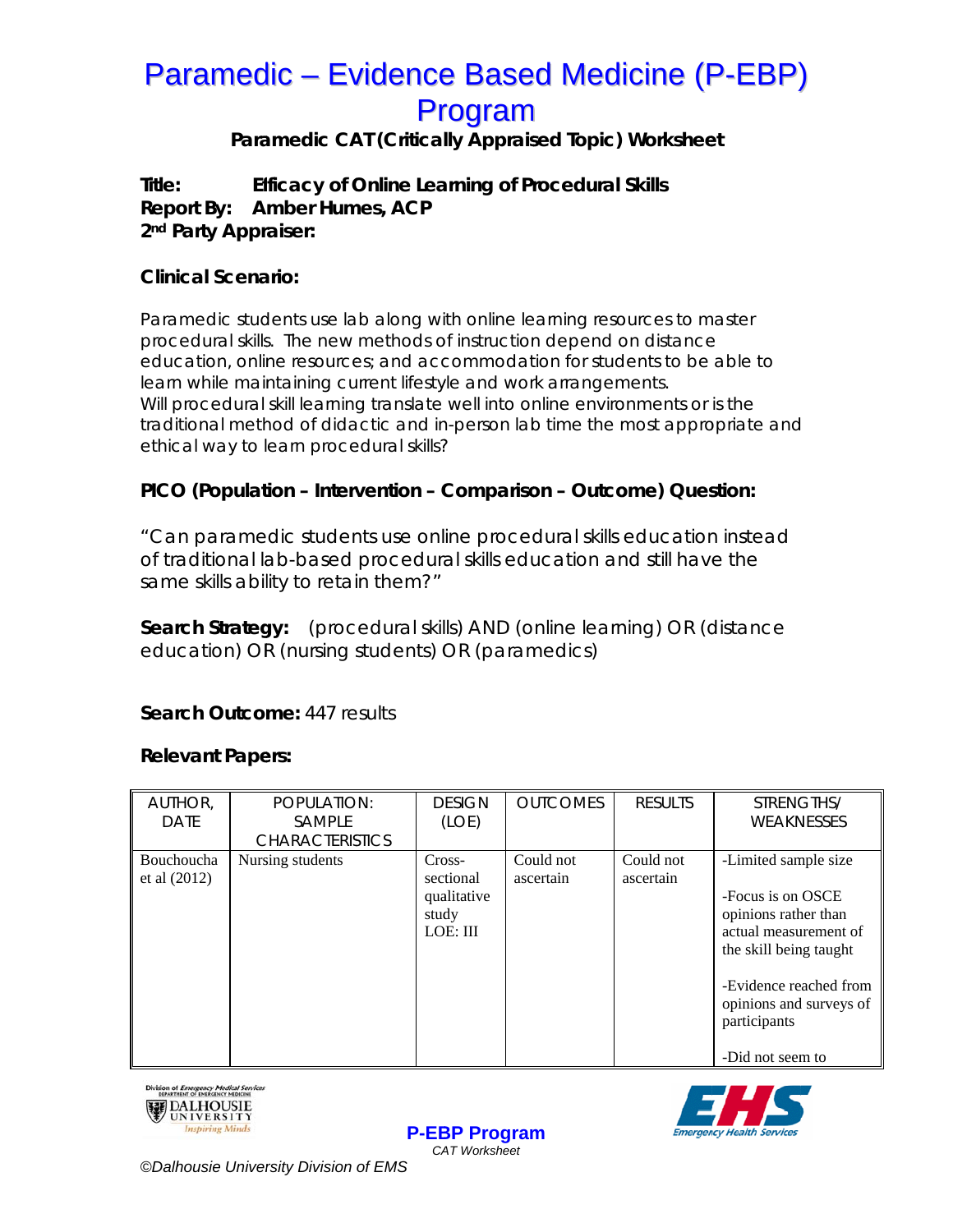# **Paramedic – Evidence Based Medicine (P-EBP)** Program

|                         |                         |                                           |                                            |                                          | answer the question<br>asked - focus ended up<br>on peer evaluations                                   |
|-------------------------|-------------------------|-------------------------------------------|--------------------------------------------|------------------------------------------|--------------------------------------------------------------------------------------------------------|
| Ballard et al<br>(2012) | <b>Nursing Students</b> | Prospective<br>Cohort<br>study<br>LOE: II | Increased time<br>in simulated<br>learning | More<br>accurate<br>measurement<br>of BP | -Nursing students were<br>only subjects in study<br>+Acknowledges more<br>research in area<br>required |

#### Comments:

More time spent learning skills in person seems to be the preferred way to gain confidence and mastery over procedural skills.

More targeted research is required to form a recommendation on the most effective and ethical way of teaching procedural skills.

Only research seems to be on nursing and veterinary students rather than allied health professionals as well.

# Consider: Why would you NOT change practice, based on this article?

As stated above, there is not enough research to concretely base a new way of teaching procedural skills. With nursing students being the only subjects of human studies, it stands to reason more evidence is required to form a change in current practice.

Therefore, it would be remiss of educators to experiment with new ways of teaching procedural skills with online resources until more research is conducted.

## **Clinical Bottom Line:**

More exposure and practice with skills improve confidence as well as competence. Time spent in simulated settings is invaluable and produces better clinicians which, (in theory), improves patient care.

More research is required in evaluating the efficacy of online tutorials and study materials for procedural skills; however the evidence certainly points toward more traditional methods of "practicing on plastic" and

> **P-EBP Program** CAT Worksheet





©Dalhousie University Division of EMS